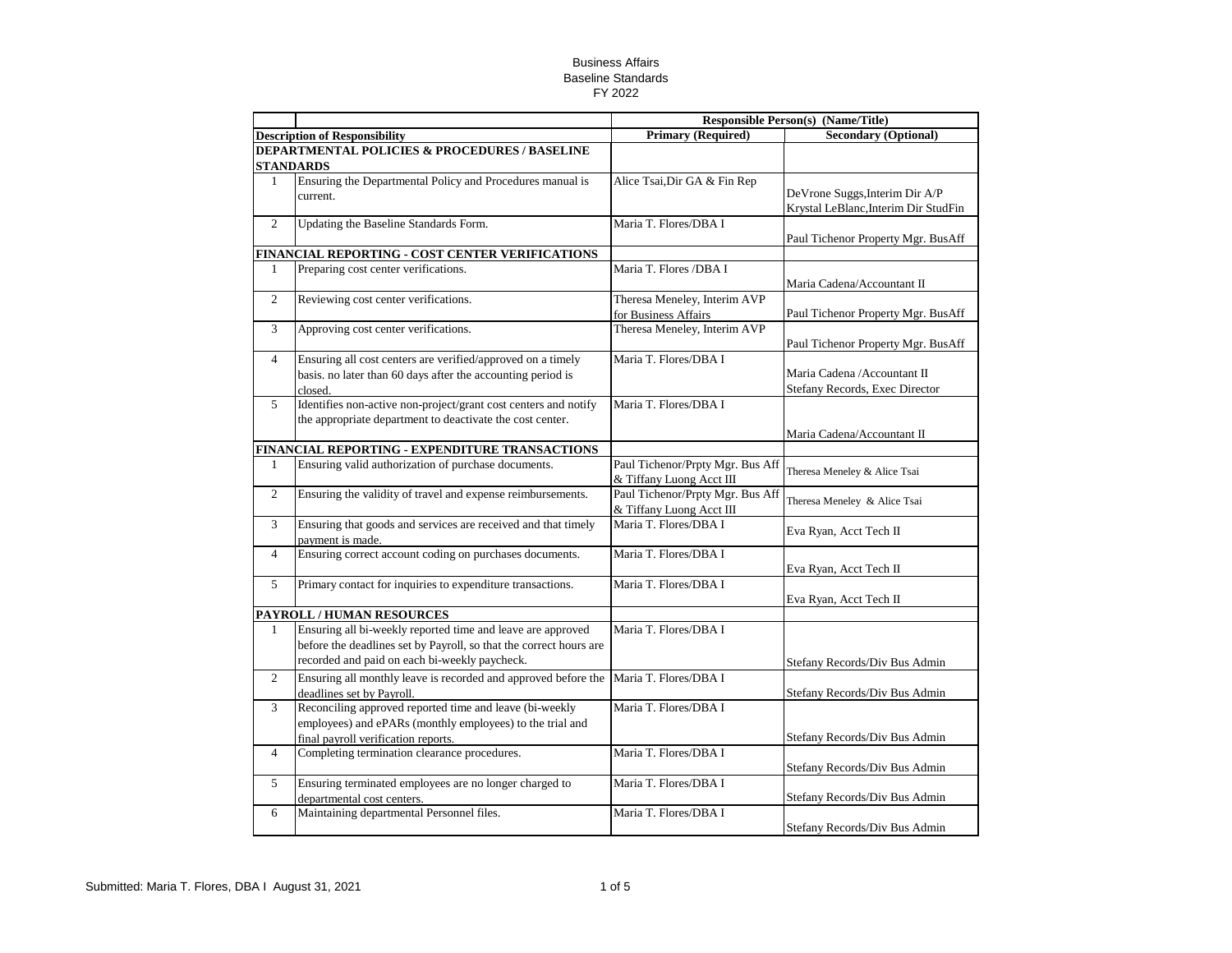|                                      |                                                                | <b>Responsible Person(s)</b> (Name/Title) |                               |
|--------------------------------------|----------------------------------------------------------------|-------------------------------------------|-------------------------------|
| <b>Description of Responsibility</b> |                                                                | <b>Primary (Required)</b>                 | <b>Secondary (Optional)</b>   |
|                                      | Ensuring valid authorization of new hires.                     | Maria T. Flores/DBA I                     |                               |
|                                      |                                                                |                                           | Stefany Records/Div Bus Admin |
| 8                                    | Ensuring valid authorization of changes in compensation rates. | Maria T. Flores/DBA I                     |                               |
|                                      |                                                                |                                           | Stefany Records/Div Bus Admin |
| 9                                    | Ensuring the accurate input of changes to the HR System.       | Maria T. Flores/DBA I                     |                               |
|                                      |                                                                |                                           | Stefany Records/Div Bus Admin |
| 10                                   | Consistent and efficient responses to inquiries.               | Maria T. Flores/DBA I                     |                               |
|                                      |                                                                |                                           | Stefany Records/Div Bus Admin |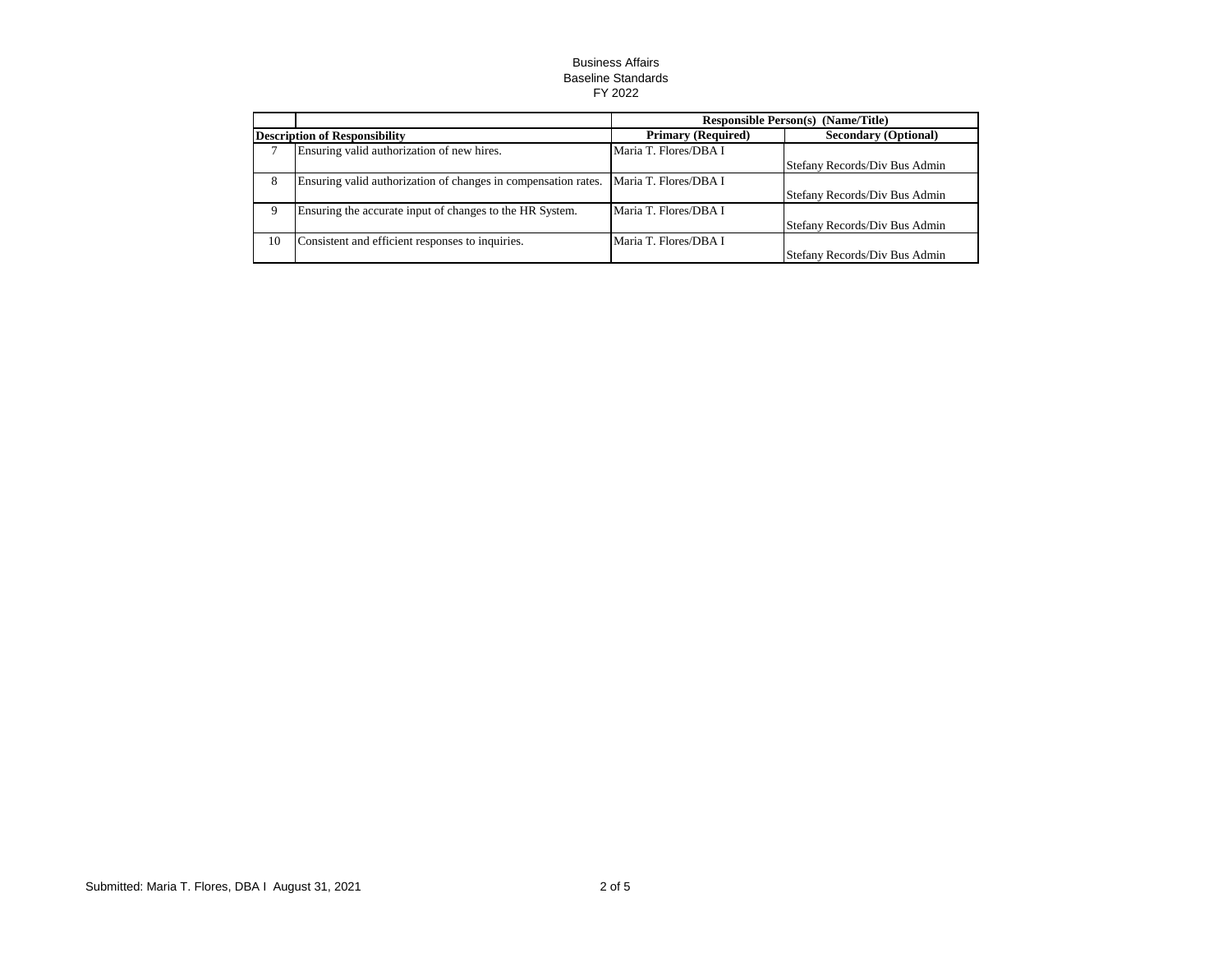|                |                                                                | <b>Responsible Person(s) (Name/Title)</b> |                                   |
|----------------|----------------------------------------------------------------|-------------------------------------------|-----------------------------------|
|                | <b>Description of Responsibility</b>                           | <b>Primary (Required)</b>                 | <b>Secondary (Optional)</b>       |
|                | <b>CASH HANDLING</b>                                           |                                           |                                   |
| 1              | Collecting cash, checks, etc.                                  | Paul Tichenor/Property Mgr.               | Maria T. Flores/DBA I             |
|                |                                                                | <b>Business Affairs</b>                   | DeVrone Suggs/Interim Dir A/P     |
| $\overline{c}$ | Prepares Departmental Deposit Form.                            | Paul Tichenor/Property Mgr.               | Maria T. Flores/DBA I             |
|                |                                                                | <b>Business Affairs</b>                   | DeVrone Suggs/Interim Dir A/P     |
| 3              | Approves Departmental Deposit Form.                            | Theresa Meneley, Interim AVP              |                                   |
|                |                                                                | for Business Affairs                      | Alice Tsai, Dir. GA & Fin Rept    |
| $\overline{4}$ |                                                                | Paul Tichenor/Property Mgr.               | Maria T. Flores/DBA I             |
|                | Transports deposit to the Cashiers Office.                     | <b>Business Affairs</b>                   | DeVrone Suggs. Interim Dir AP     |
| 5              | Preparing Journal Entries.                                     | N/A                                       |                                   |
|                |                                                                |                                           | N/A                               |
| 6              | Verifying deposits posted correctly in the Finance System.     | Maria T.Flores/DBA I                      | Maria Cadena/Accountant II        |
|                |                                                                |                                           |                                   |
| $\overline{7}$ | Adequacy of physical safeguards of cash receipts and           | Paul Tichenor/Property Mgr.               | Maria T. Flores/DeVrone Suggs     |
|                | equivalent.                                                    | <b>Business Affairs</b>                   |                                   |
| 8              | Ensuring deposits are made timely.                             | Paul Tichenor/Property Mgr.               | Maria T. Flores/DeVrone Suggs     |
|                |                                                                | <b>Business Affairs</b>                   |                                   |
| 9              | Ensuring all employees who handle cash have completed Cash     | Maria T. Flores/DBA I                     |                                   |
|                | Security Procedures or Cash Deposit and Security Procedures    |                                           |                                   |
|                | training.                                                      |                                           | Alice Tsai, Dir. GA & Fin Rept    |
| 10             | <b>Updating Cash Handling Procedures as needed.</b>            | Paul Tichenor/Property Mgr.               |                                   |
|                |                                                                | <b>Business Affairs</b>                   | Maria T. Flores/DeVrone Suggs     |
| 11             | Consistent and efficient responses to inquiries.               | Maria T. Flores/DBA I                     |                                   |
|                | PETTY CASH                                                     |                                           | Maria Cadena Accountant II        |
| 1              | Preparing petty cash disbursements.                            | N/A                                       |                                   |
|                |                                                                |                                           | N/A                               |
| $\overline{c}$ | Ensuring petty cash disbursements are not for more than \$100. | Cashiers                                  |                                   |
|                |                                                                |                                           | N/A                               |
| 3              | Ensuring petty cash disbursements are made for only authorized | Cashiers                                  |                                   |
|                | purposes.                                                      |                                           | N/A                               |
| $\overline{4}$ | Approving petty cash disbursements.                            | Cashiers                                  |                                   |
|                |                                                                |                                           | N/A                               |
| 5              | Replenishing the petty cash fund timely.                       | Cashiers                                  |                                   |
|                |                                                                |                                           | N/A                               |
| 6              | Ensuring the petty cash fund is balanced after each            | Cashiers                                  |                                   |
|                | disbursement.                                                  |                                           | N/A                               |
|                | <b>CONTRACT ADMINISTRATION</b>                                 |                                           |                                   |
| $\mathbf{1}$   | Ensuring departmental personnel comply with contract           | Maria T. Flores/ DBA I                    |                                   |
|                | administration policies/procedures.                            |                                           | Theresa Meneley & Krystal LeBlanc |
|                | PROPERTY MANAGEMENT                                            |                                           |                                   |
| $\mathbf{1}$   | Performing the annual inventory.                               | Maria T. Flores/DBA I                     |                                   |
|                |                                                                |                                           | Ting Zhang/Accountant II          |
| $\overline{c}$ | Ensuring the annual inventory was completed correctly.         | Maria T. Flores/DBA I                     |                                   |
|                |                                                                |                                           | Ting Zhang/Accountant II          |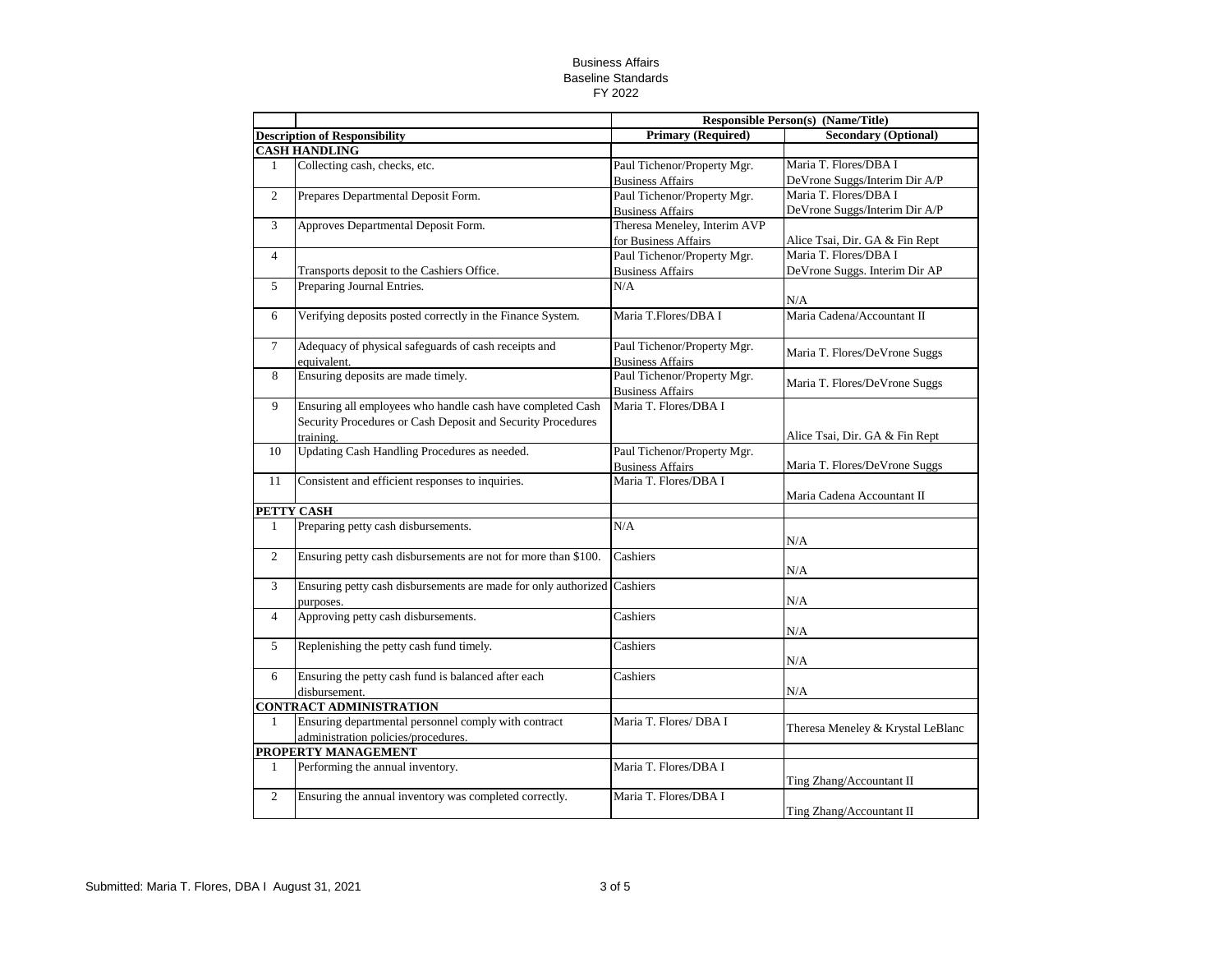|                |                                                                                      | <b>Responsible Person(s) (Name/Title)</b> |                                 |
|----------------|--------------------------------------------------------------------------------------|-------------------------------------------|---------------------------------|
|                | <b>Description of Responsibility</b>                                                 | <b>Primary (Required)</b>                 | <b>Secondary (Optional)</b>     |
| 3              | Tagging equipment.                                                                   | Paul Tichenor/Property Mgr.               |                                 |
|                |                                                                                      | <b>Business Affairs</b>                   | Information Technology          |
| $\overline{4}$ | Approving requests for removal of equipment from campus.                             | Theresa Meneley, Interim AVP              |                                 |
|                |                                                                                      | for Business Affairs                      | Stefany Records/Div Bus Admin   |
|                | <b>DISCLOSURE FORMS</b>                                                              |                                           |                                 |
| 1              | Ensuring all employees with purchasing influence complete the                        | Maria T. Flores/DBA I                     |                                 |
|                | annual Related Party disclosure statement online.                                    |                                           | Theresa Meneley, Interim AVP-BA |
| $\overline{2}$ | Ensuring all full time, benefits eligible, exempt faculty and staff                  | Maria T. Flores/DBA I                     |                                 |
|                | complete the Consulting disclosure statement online.                                 |                                           | Theresa Meneley, Interim AVP-BA |
| 3              | Ensuring that all Principal and Co-Principal Investigators                           | N/A                                       |                                 |
|                | complete the annual Conflict of Interest disclosure statement for                    |                                           |                                 |
|                | the Office of Research and Sponsored Programs                                        |                                           | N/A                             |
|                | <b>RESEARCH ADMINISTRATION</b>                                                       |                                           |                                 |
| 1              | Verifies that all grant cost centers contain positive budgetary                      | N/A                                       |                                 |
|                | balances.                                                                            |                                           |                                 |
|                |                                                                                      |                                           | N/A                             |
| $\overline{c}$ | Ensuring that research expenditures are covered by funds from                        | N/A                                       |                                 |
|                | sponsors.                                                                            |                                           |                                 |
|                |                                                                                      |                                           | N/A                             |
| 3              | Notifies the appropriate department to deactivate expired grant                      | N/A                                       |                                 |
|                | cost centers.                                                                        |                                           |                                 |
|                |                                                                                      |                                           | N/A                             |
| $\overline{4}$ | Ensuring that all fund groups for each Dept ID have positive                         | N/A                                       |                                 |
|                | fund equity at year-end.                                                             |                                           |                                 |
|                |                                                                                      |                                           | N/A                             |
| 5              | Verifies that effort reporting is accurately calculated (verifies                    | N/A                                       |                                 |
|                | actual time) and timely reported (quarterly).                                        |                                           |                                 |
|                |                                                                                      |                                           | N/A                             |
| 6              | Verifies that a Conflict of Interest Form is completed annually                      | N/A                                       |                                 |
|                | for all applicable employees; and submitted timely to the                            |                                           |                                 |
|                | Division of Research.                                                                |                                           |                                 |
|                |                                                                                      |                                           | $\rm N/A$                       |
| $\mathbf{1}$   | <b>SCHOLARSHIPS</b><br>Prepares written department scholarship procedures (awarding, | N/A                                       |                                 |
|                |                                                                                      |                                           |                                 |
|                | criteria, eligibility guidelines, etc).                                              |                                           |                                 |
|                |                                                                                      |                                           | N/A                             |
| $\overline{2}$ | Verifies that all available department scholarships are                              | N/A                                       |                                 |
|                | publicized (web site, in department, etc).                                           |                                           |                                 |
|                |                                                                                      |                                           | N/A                             |
| 3              | Verifies that the scholarship award recipient was eligible for the                   | N/A                                       |                                 |
|                | award and met all required criteria (GPA, major, requisite                           |                                           |                                 |
|                | hours, letters of recommendation, etc).                                              |                                           | N/A                             |
| $\overline{4}$ | Verifies that the scholarship award recipient was eligible for the                   | N/A                                       |                                 |
|                | award and met all required criteria (GPA, major, requisite                           |                                           |                                 |
|                | hours, letters of recommendation, etc).                                              |                                           | N/A                             |